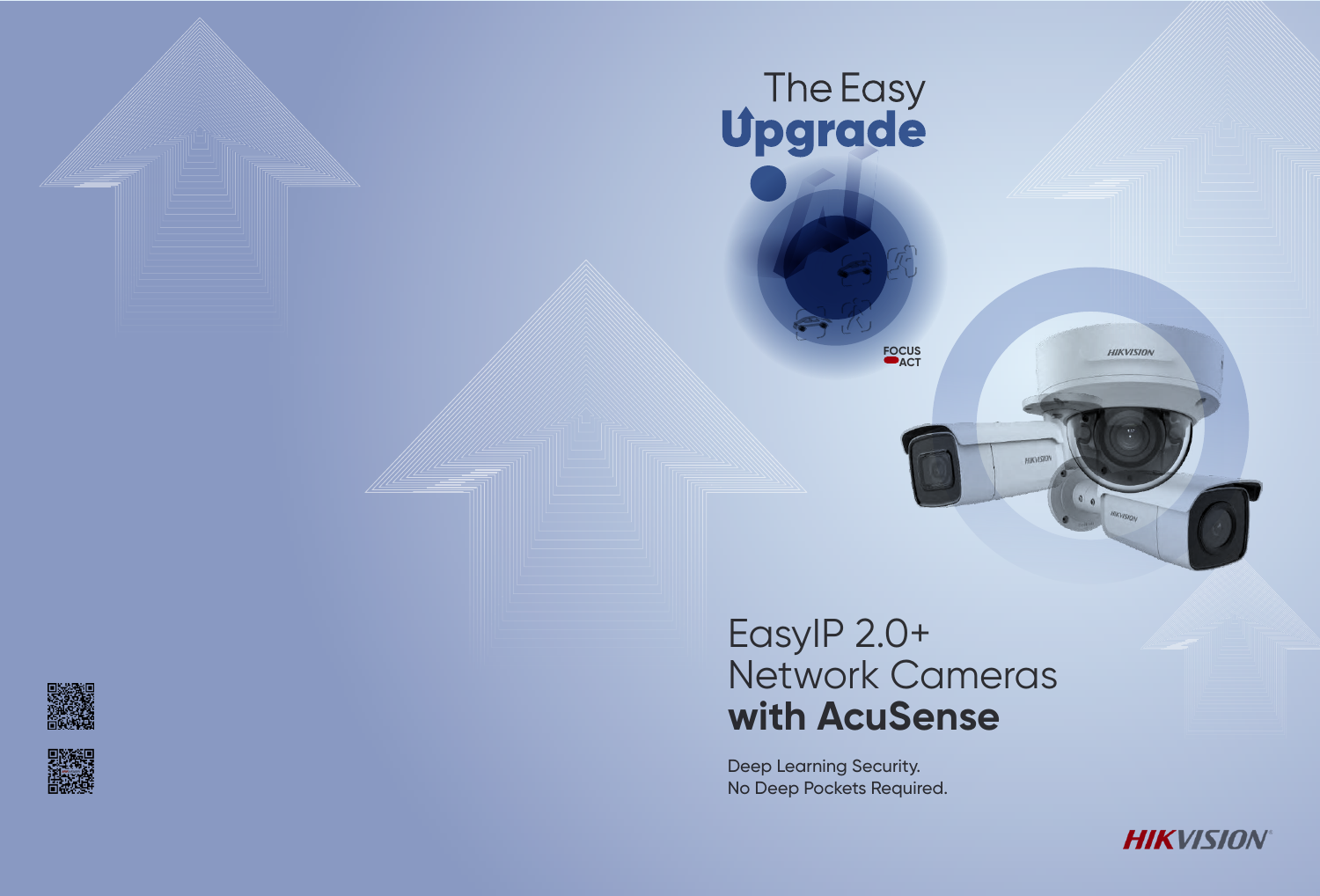## CONTENTS Motion Detection 2.0 with AcuSense Better Imaging Performance Ease of Use What Are the Options? Calling All Hikvision Distributors and Installers! Compared to earlier generations, Hikvision's EasyIP 2.0+ Network Cameras with AcuSense (DS-2CD2xx3G2) feature: What's New? Fixed Lens Network Cameras Motorized Varifocal Network Cameras They Be Used? Where Can DS-2CD2xx3G2 Motion Detection 2.0 adds a touch of intelligence to conventional motion detection. In version 2.0, Hikvision's AcuSense Technology for precise human and vehicle identification retains the original agility of motion detection while vastly improving its accuracy. Motion Detection 2.0 with AcuSense Improved Water Resistance More Models with Built-in Mics Motion Detection 2.0 with AcuSense  $\left(\begin{matrix} 0\\ 1 \end{matrix}\right)^2$  Better Imaging Performance





Concentrate on human and vehicle events



*Quick target searches* for human or vehicle events





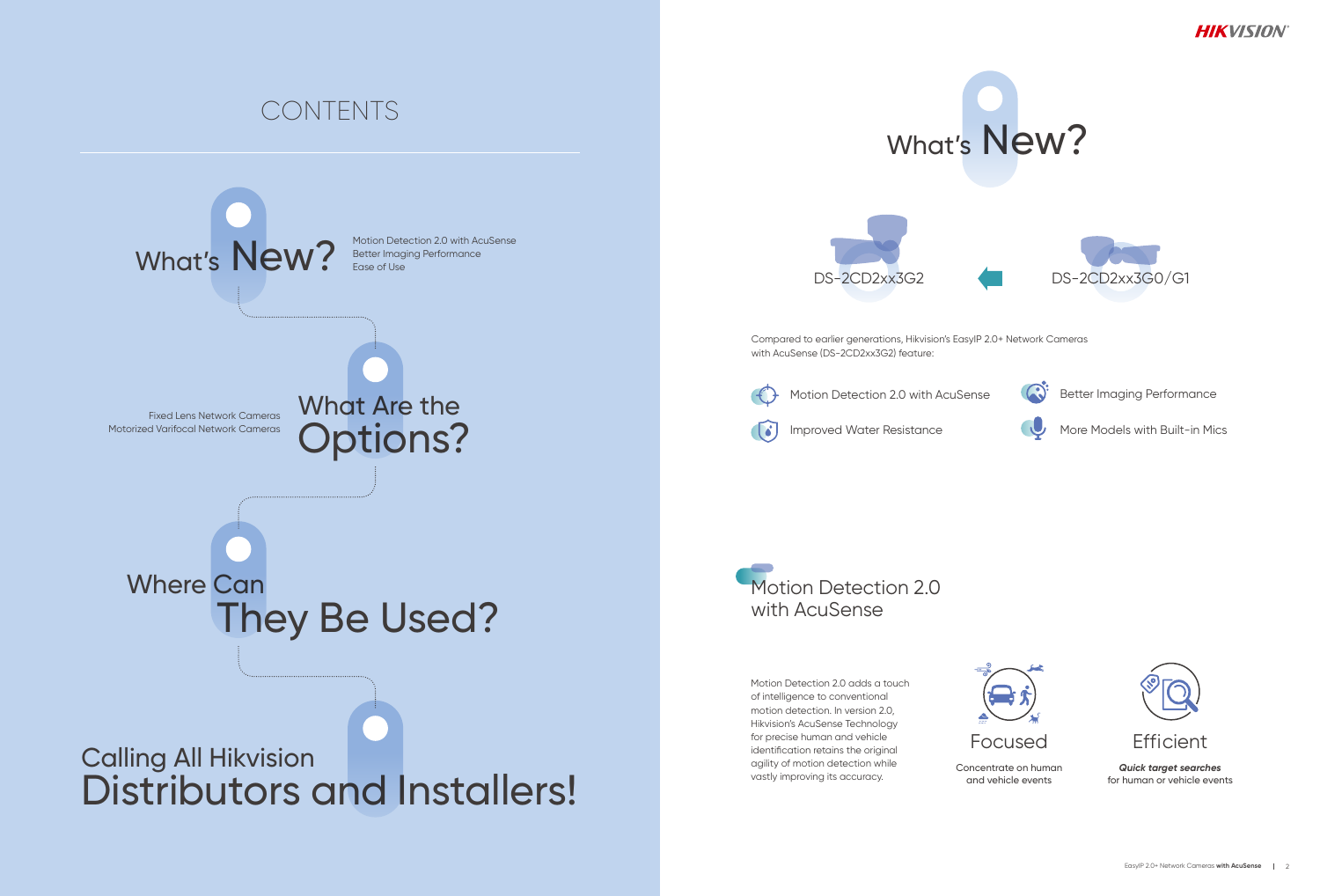



EasyIP 2.0+ Network Cameras with AcuSense provide sharper details and better WDR performance.

### DS-2CD2xx3G0 DS-2CD2xx3G2







The AI-powered human & vehicle identification is ON by default. You can enjoy the convenience of smart features with no extra installation or configuration effort than using a traditional CCTV camera.